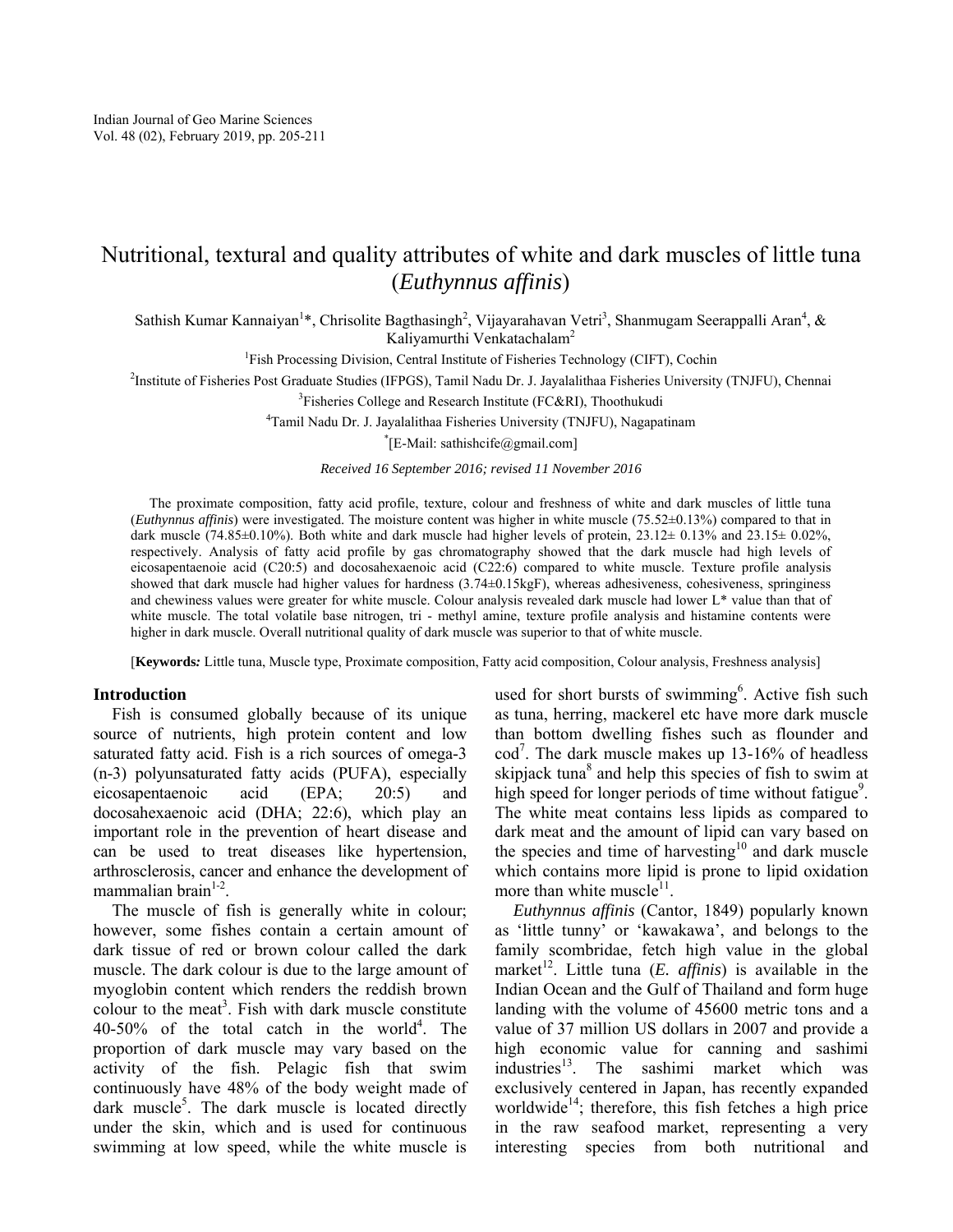economic point of view. Along the Indian coast, *E. affinis* is exploited throughout the coastal states and islands and forms the bulk of the tuna landings of the country<sup>15-16</sup>. There is no study on the nutritional qualities of dark and white muscle of this species. Therefore, the objective of this study is to compare the proximate composition, fatty acid profile, colour, texture and freshness of dark and white muscle of little tunny which can serve as a baseline data for selecting suitable processing methods and also development of potential nutraceuticals.

# **Materials and Methods Materials**

Samples of little tuna (*E. affinis*) were procured from the landing centre of Thoothukudi coast of South India. The samples were placed in sterile polythene bags, kept in ice and brought to the laboratory within 30 min. In the laboratory, the fish was washed and length (cm) and weight (g) data were recorded. Then fishes were dissected to remove skin, gills, fins and viscera and the muscle portions (both white and dark) were collected for analysis.

### **Proximate Composition Analysis**

Moisture content was determined by hot air oven method $^{17}$ . Nitrogen content was determined by Kjeldhal method $^{17}$  using KEL PLUS – Elite ExVA – digestion and distillation apparatus (Pelican Equipment's, Chennai, India), and the protein content was calculated by multiplying the nitrogen content with a factor of 6.25. The crude fat was determined by Soxhlet method17 using petroleum ether  $(60-80 \degree C)$ as solvent in a SOCS PLUS-SCS 08R system (Pelican Equipment's, Chennai, India). Ash content was determined in a Muffle furnace at 500-550 °C for  $16 \, \text{hrs}^{17}$ .

### **Fatty acid Analysis**

For determination of fatty acid composition by gas chromatography, total lipid was extracted from fish using chloroform and methanol<sup>18</sup>, methylation of fatty acids by BF3-methanol and subsequent analysis of fatty acids methyl esters (FAME) by capillary gas chromatography<sup>19</sup>. Fatty acid profile was analysed using gas chromatography (Clarus 580, Perkin Elmer, USA) with a flame ionization detector and capillary column. The oven temperature was 50 °C, held 3 min, raised to 150 °C held 5 min and raised to 250 °C. The injector and the detector temperature were set at 220 °C and 280 °C respectively. The sample volume

used was 1 µl and the carrier gas was controlled at 16 psi. The split was 1:10. Fatty acid was identified by comparing the retention times of FAME with a standard component FAME mixture (Supelco, USA). GC analysis was performed  $(n=3)$  and the results were expressed in area % as a mean value  $\pm$  standard error.

### **Texture Analysis**

Texture profile analyses (TPA) was performed using a TA plus texture analyser (Lloyd Instruments, Hampshire,  $UK)^{20}$ . A flat-ended cylinder with a diameter of 35 mm was used and the thickness of the fillets was 7 mm. The flat-ended cylinder approached samples at a speed of 1 mm/s and penetrated into fillets to a sample depth of 50% of the sample thickness. Then, the force was reduced and the fillet was allowed to rebound 10 secs with the cylinder just touching the surface. After this, the cylinder was pressed on the fillets second time and the hardness, cohesiveness, springiness, chewiness and adhesiveness of the white and dark muscles were obtained. The results were expressed as mean value  $\pm$ standard error.

#### **Colour Analysis**

The colour of both white and dark muscles was measured using Hunter Lab Colorimeter model no. D/8-S (Miniscan XE Plus, Plate 3.5, USA) with geometry of diffuse /8°C (sphere 8 mm view) and illuminant of D  $65/10^{\circ}C^{21}$ . The tuna muscle was made into 7 mm thickness fillets and the colour differences of white and dark fillets were measured. The values of  $L^*$ , a<sup>\*</sup> and  $b^*$  were used to evaluate the meat colour and the results were expressed as mean  $\pm$  standard error  $(n=3)$ .

### **Freshness Analysis**

The histamine content was determined by the modified method of Cinquina et al.  $(2004)^{22}$  using HPLC (Shimadzu Co., Milford, MA, USA). Tuna sample was homogenised with perchloric acid. The extracted solution was injected into HPLC system equipped with UV-VIS detector and was resolved in C18 column (ODS,  $4.6 \times 250$  mm, 5  $\mu$ m) using ionpair chromatography method. The absorbance area of histamine peak at 214 nm in sample was compared with the absorbance of standard histamine solutions and the concentration was calculated.

Thiobarbituaric acid-reactive substances (TBARS) of fish sample was estimated according to the method of Tarladgis et al.  $(1960)^{23}$ . The amount of TBARS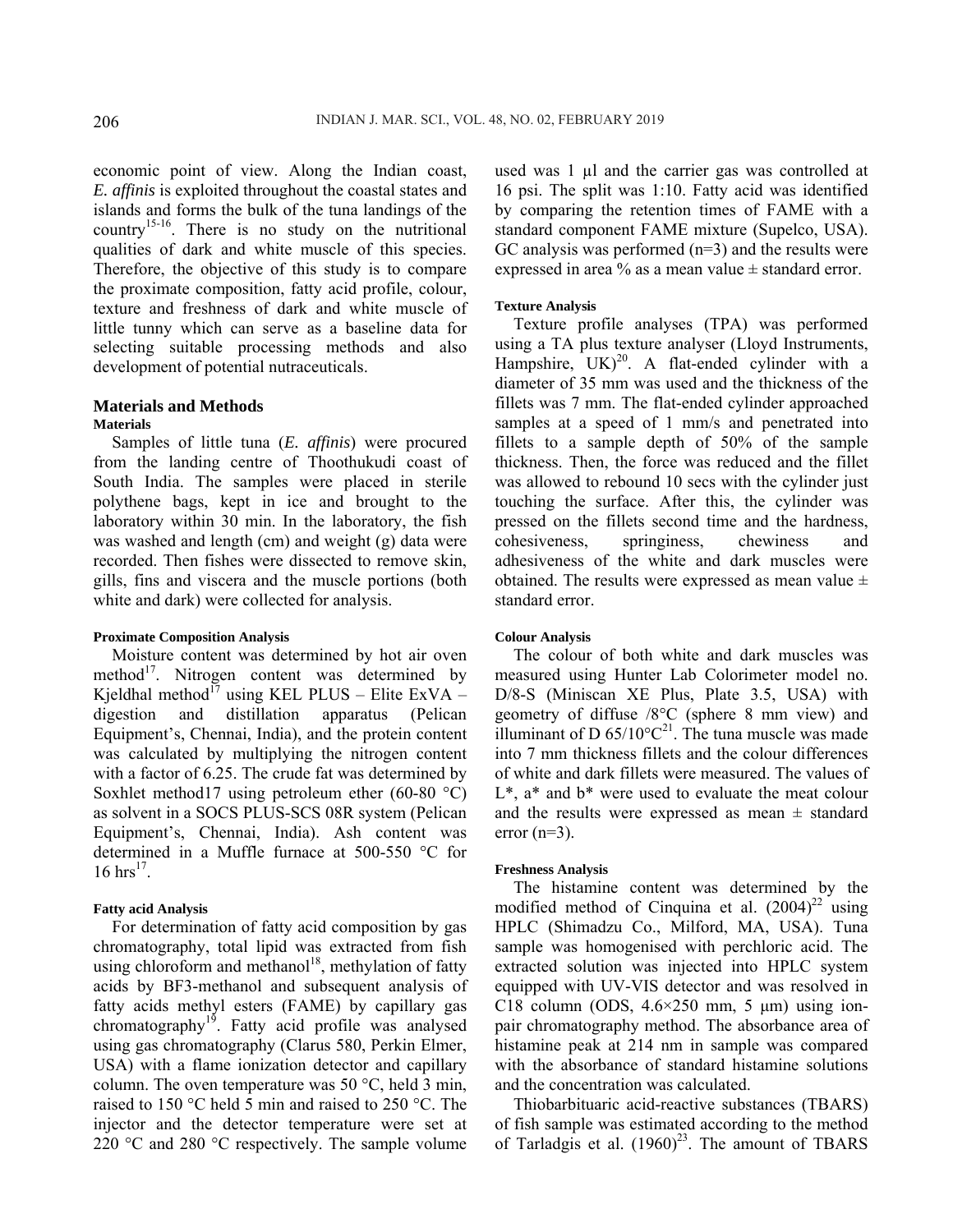was expressed as mg malonaldehyde (MDA)/kg sample. Trimethylamine-nitrogen (TMA-N) and total volatile base-nitrogen (TVB-N) was determined by micro diffusion method<sup>24</sup>. TMA-N and TVB-N contents were expressed as mg/100 g of muscle.

### **Statistical Analysis**

Data were expressed as mean±standard error (SE) of measurements in triplicate. All data were subjected to analysis of variance (ANOVA). Differences in mean values were determined based on the least significant difference (Turky HSD, P<0.05) procedure of the statistical analysis system software (SPSS Inc., Chicago, IL,  $USA)^{25}$ .

# **Results and Discussion**

# **Proximate Composition Analysis**

The proximate composition including moisture, protein, lipid and ash in the dark and white muscles is given in Table 1. Proximate composition is generally a good indicator of the physiological condition of the fish. Tuna is considered as an excellent source of high quality protein. The moisture content was higher in white muscle  $(75.52\pm0.13 \text{ g}/100 \text{ g} \text{ muscle})$  compared to dark muscle, while lipid and ash were higher in dark muscle  $(0.44\pm0.003 \& 1.29\pm0.008 \text{ g}/100 \text{ g of}$ muscle, respectively). Both white and dark muscles had higher level of protein (23.12% and 23.15%, respectively).

Earlier studies by Undeland et al.  $(1998)^{26}$  on herring (*Clupea harengus*) have shown that lipid content in dark muscle was three times higher compared to white muscle. The white muscle had higher moisture, ash content and lower amount fat content in chub and blue mackerel $^{27}$  as well as yellow tail (*Seriola quinqueradiata*) 28. In skipjack tuna (*Katsuwonus pelamis*), moisture content, lipid and ash content were higher in dark muscle<sup>29</sup>. The dark colour in dark muscle is due to the higher myoglobin and haemoglobin content which is five times higher in dark muscle compared to white muscle $30$ . In general, the proximate composition of fishes varies with feed intake, size of fish, season, sex and other environmental conditions $31$ .

## **Fatty Acid Analysis**

The fatty acid composition of dark and white muscles of tuna studied is listed in Table 2. The major fatty acids found were C16:0, C18:0, C18:1, C20:4, C20:5, and C22:6. The major fatty acid class was PUFA followed by SFA and MUFA; similar result

was observed in little tuna (*Euthunnus alletteratus*) from the Mediterranean<sup>32</sup>. Palmitic acid was the dominant saturated fatty acid in both dark and white muscles, contributing approximately 57.50% (white muscle) and 48.89% (dark muscle) of the total saturated fatty acids. Among the SFA, white muscle had high amount of palmitic acid (20.12%), while dark muscle had high amount of stearic acid (13.73%) which is similar to earlier studies in  $fish^{19,33-36}$ . Palmitic acid occurs naturally in fish, being a source of metabolic energy for their growth $3^7$ . The MUFA content in white and dark muscle was 13.14% and 11.52%, respectively. Among the monounsaturated fatty acids, oleic and palmitoleic acids were higher in white muscle (11.08% and 1.45% respectively) than that in the dark muscle. The result showed that tuna muscles had higher percentage of PUFA's than the SFA and MUFA, which is contrast to studies in yellow tail (*Seriola quinqueradiata*) 28 where, the dark muscle contained lower percentage of PUFA and higher percentage of SFA and MUFA. PUFA content in white and dark muscles in the tuna studied was 51.86% and 55.87%, respectively. Among PUFA's, DHA was 42.70% and EPA was 5.27% in dark muscle (Table 2). Similar result was observed in yellow fin tuna studied by Karunarathna & Attygalle<sup>38</sup>and contradictory to other studies<sup>27,39</sup>, where the levels of PUFA including EPA (20:5) and DHA (22:6) were higher in the dark muscle compared to light muscle in chub mackerel and skipjack tuna. The fatty acid composition of fish varies with species, sex, age, water temperature, degree of pollution, nutritional condition, and season $40-41$ . The general recommended level for daily intake of DHA/EPA is 0.5 g for infants and 1 g for adults<sup>42</sup>. Therefore, consumption of *E. affinis* can be considered as a good source of these fatty acids. Fishes are excellent source of EPA and DHA as the major constituent of PUFA. Although the muscle tissue of the tuna species

| Table 1 — Proximate composition of white and dark<br>muscles in little tuna |                               |                    |  |  |  |  |
|-----------------------------------------------------------------------------|-------------------------------|--------------------|--|--|--|--|
| Parameter $(g/100 g)$ of<br>muscle)                                         | White muscle                  | Dark muscle        |  |  |  |  |
| Moisture                                                                    | $75.52 \pm 0.13^b$            | $74.85 \pm 0.10^a$ |  |  |  |  |
| Crude protein                                                               | $23.15 \pm 0.02^a$            | $23.12 \pm 0.13^a$ |  |  |  |  |
| Crude lipid                                                                 | $0.07 \pm 0.002$ <sup>a</sup> | $0.44 \pm 0.003^b$ |  |  |  |  |
| Ash                                                                         | $1.23 \pm 0.01^a$             | $1.29 \pm 0.008^b$ |  |  |  |  |

Results are mean  $\pm$  standard error (n=3); values with different letters within a row are significantly different ( $p$ <0.05) in oneway ANOVA followed by Tukey HSD test.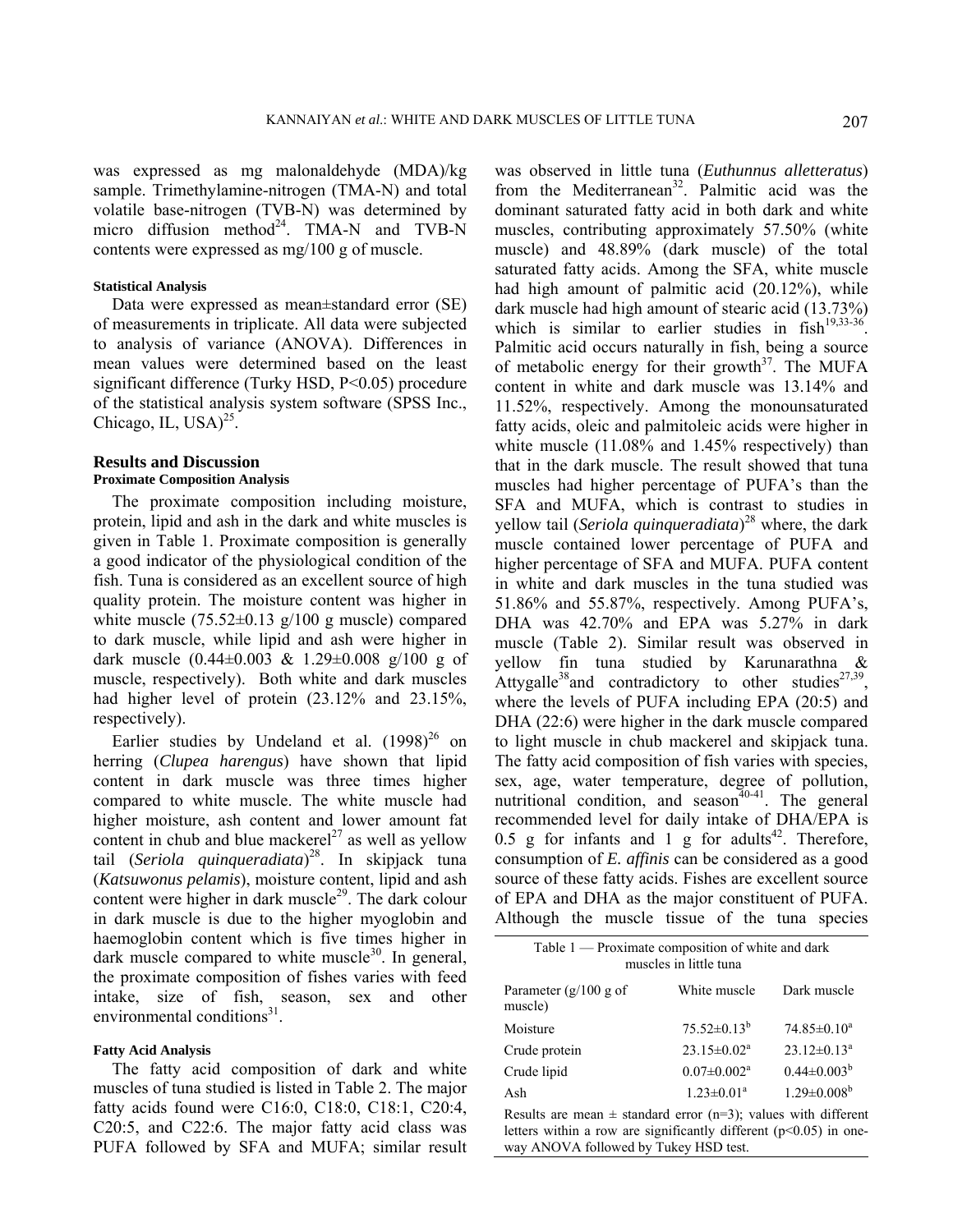| Table 2 — Fatty acid profile of white and dark muscles of little tuna |                                             |                                   |                     |                    |  |
|-----------------------------------------------------------------------|---------------------------------------------|-----------------------------------|---------------------|--------------------|--|
| S. No.                                                                | Fatty acids                                 | Name                              | Tuna white (Area %) | Tuna dark (Area %) |  |
|                                                                       |                                             | Saturated fatty acid (SFA)        |                     |                    |  |
| 1                                                                     | C12:0                                       | Lauric                            | 0.28                | 0.08               |  |
| $\overline{c}$                                                        | C14:0                                       | Myristic                          | 0.66                | 0.63               |  |
| 3                                                                     | C15:0                                       | Pentadecanoic                     | 0.33                | 0.34               |  |
| 4                                                                     | C16:0                                       | Palmitic                          | 20.12               | 15.97              |  |
| 5                                                                     | C17:0                                       | Heptadecanoic                     | 0.86                | 1.23               |  |
| 6                                                                     | C18:0                                       | Stearic                           | 12.43               | 13.73              |  |
| 7                                                                     | C20:0                                       | Arachidic                         | 0.18                | 0.34               |  |
| 8                                                                     | C21:0                                       | Henicosanoic                      | 0.00                | 0.06               |  |
| 9                                                                     | C22:0                                       | Behenic                           | 0.13                | 0.22               |  |
| 10                                                                    | C23:0                                       | Tricosanoic                       | 0.00                | 0.06               |  |
|                                                                       |                                             | Monounsaturated fatty acid (MUFA) |                     |                    |  |
| 11                                                                    | C16:1                                       | Palmitoleic                       | 1.45                | 1.17               |  |
| 12                                                                    | C17:1                                       | cis-10- Heptadecanoic             | 0.21                | 0.08               |  |
| 13                                                                    | C18:1 trans 9                               | Elaidic                           | 0.00                | $0.00\,$           |  |
| 14                                                                    | C18:1 cis 9                                 | Oleic                             | 11.08               | 9.54               |  |
| 15                                                                    | C20:1 cis 11                                | cis-11-Eicosenoic                 | 0.25                | 0.34               |  |
| 16                                                                    | C22:1 cis 13                                | Erucic                            | 0.15                | 0.28               |  |
| $17\,$                                                                | C <sub>24</sub> :1 cis 15                   | Nervonic                          | 0.00                | 0.05               |  |
|                                                                       |                                             | Polyunsaturated fatty acid (PUFA) |                     |                    |  |
| 18                                                                    | C18:2 cis 9,12                              | Linoleic                          | 1.39                | 2.23               |  |
| 19                                                                    | C18:3 cis 6,9,12 gamma                      | Linolenic                         | 0.17                | 0.18               |  |
| $20\,$                                                                | C18:3 cis 6,9,12,15 alpha                   | Linolenic                         | 0.09                | 0.00               |  |
| 21                                                                    | C20:2 cis 11,14                             | cis-11,14-Eicosadienoic           | 0.26                | 0.45               |  |
| 22                                                                    | C20:3 cis 8,11,14                           | Eicosatrienoic                    | 0.18                | 0.23               |  |
| 23                                                                    | C <sub>20</sub> :4 cis 5,8,11,14            | Arachidonic                       | 7.48                | 5.35               |  |
| 24                                                                    | C22:2 cis 13,16                             | Docosadienoic                     | 0.14                | 0.22               |  |
| 25                                                                    | C20:5 cis 5,8,11,14,17 EPA                  | Eicosapentanoic                   | 5.27                | 4.51               |  |
| 26                                                                    | C22:6 cis 4,7,10,13,16,19 DHA               | Docosahexaenoic                   | 36.88               | 42.70              |  |
|                                                                       | $\Sigma$ SFA                                |                                   | 34.99               | 32.66              |  |
|                                                                       | $\Sigma MUFA$                               |                                   | 13.14               | 11.52              |  |
|                                                                       | $\Sigma$ PUFA                               |                                   | 51.86               | 55.87              |  |
|                                                                       | n <sub>3</sub>                              |                                   | 42.41               | 47.39              |  |
|                                                                       | n6                                          |                                   | 8.87                | 7.58               |  |
|                                                                       | n3/n6                                       |                                   | 4.78                | 6.25               |  |
|                                                                       | PUFA/SFA                                    |                                   | 1.48                | 1.71               |  |
|                                                                       | Results are mean $\pm$ standard error (n=3) |                                   |                     |                    |  |

contains low levels of fat (2%) and has desirable fatty acid profile and can contribute to good health $43$ .

The quality of fat is determined by the balance between PUFA and SFA consumed in the diet and is an important feature that influences the risk of cardiovascular disease. PUFA/SFA ratio gives a good indication of the fatty acid composition of fish. A minimum of PUFA/SFA ratio (0.45) is recommended by HMSO,  $(1994)^{44}$ . PUFA/SFA ratio in the white and dark muscles of tuna studied was 1.48 and 1.71, respectively, which is above the recommended level. Pigott and Tucker  $(1990)^{45}$  suggested that the omega-3/ omega-6 ratio is a useful indicator for comparing relative nutritional value of fish. The n3/n6 ratio in the white and dark muscles was 4.78 and 6.25, respectively. The n3/n6 ratio was much higher than the little tuna studied from Srilanka where the n3/n6 ratio was only 0.4 in white muscle and 0.95 in dark muscle<sup>39</sup>. Higher n3/n6 ratio of fatty acid has a positive influence on the lipid content. An increase in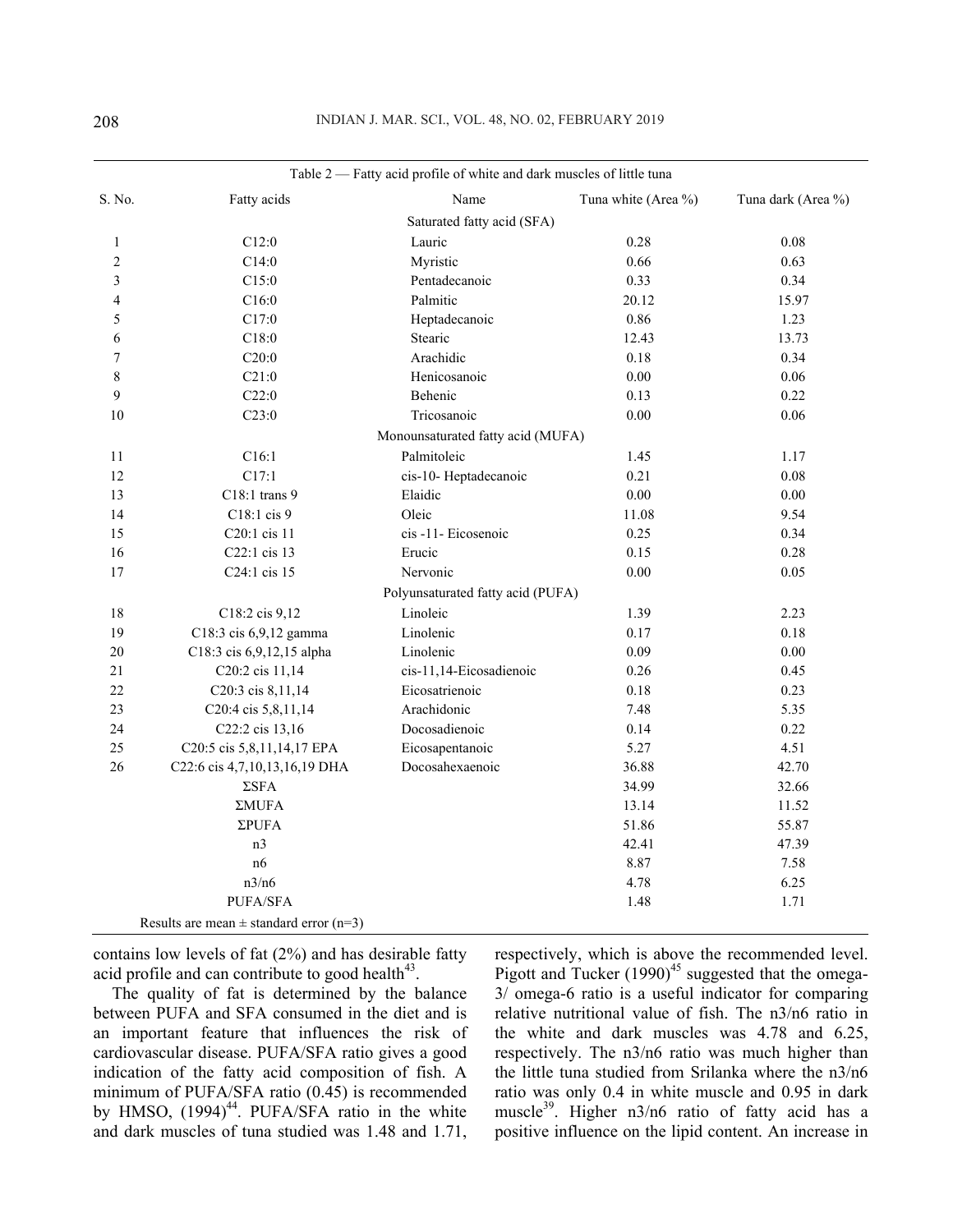| Table 3 — Colour, texture and freshness analysis of white and dark muscles of little tuna                                               |                              |                               |
|-----------------------------------------------------------------------------------------------------------------------------------------|------------------------------|-------------------------------|
| Indices                                                                                                                                 | White muscle                 | Dark muscle                   |
| Colour analysis                                                                                                                         |                              |                               |
| $L^*$                                                                                                                                   | $38.72 \pm 2.47^b$           | $26.68 \pm 0.86^a$            |
| $a^*$                                                                                                                                   | $6.80 \pm 0.72$ <sup>a</sup> | $7.29 \pm 0.55^{\text{a}}$    |
| $h^*$                                                                                                                                   | $13.16 \pm 0.27^b$           | $10.77 \pm 0.33$ <sup>a</sup> |
| Texture profile analysis (TPA)                                                                                                          |                              |                               |
| Hardness (kgf)                                                                                                                          | $3.40 \pm 0.23$              | $3.74 \pm 0.15$               |
| Adhesiveness (kgf)                                                                                                                      | $0.12 \pm 0.03$              | $0.10 \pm 0.02$               |
| Cohesiveness                                                                                                                            | $0.13 \pm 0.01$              | $0.08 \pm 0.01$               |
| Springiness (mm)                                                                                                                        | $1.17 \pm 0.07$              | $1.01 \pm 0.04$               |
| Chewiness (kgf)                                                                                                                         | $0.57 \pm 0.12$              | $0.34 \pm 0.06$               |
| Freshness analysis                                                                                                                      |                              |                               |
| TVB-N $(mg/100 g)$                                                                                                                      | $13.02 \pm 0.17^a$           | $18.6 \pm 0.34^b$             |
| TMA $(mg/100 g)$                                                                                                                        | $3.45 \pm 0.03^a$            | $5.53 \pm 0.14^b$             |
| TBA (mg MDA/kg)                                                                                                                         | $0.10 \pm 0.005^a$           | $0.18 \pm 0.005^b$            |
| Histamine (ppm)                                                                                                                         |                              | $2.82 \pm 0.11$               |
| Results are mean $\pm$ standard error (n=3); values with different letters within a row are significantly different (p<0.05) in one way |                              |                               |

the human dietary ω-3/ω- 6 fatty acid ratio helps in prevention of coronary heart disease by reducing plasma lipids and reduce the risk of cancer<sup>46-47</sup>. It was suggested that a ratio of  $1:1-1:5$  would constitute a healthy human diet<sup>48</sup>.

### **Texure Analysis**

ANOVA followed by Tukey HSD test.

The textural difference of white and dark muscles was evaluated based on TPA parameters, including hardness, adhesiveness, cohesiveness, springiness and chewiness as shown in Table 3. The high variability of the results from different samples directly indicated the textural difference between the two muscle types. The values of adhesiveness, cohesiveness, springiness and chewiness were higher than corresponding values of dark muscle. Conversely, dark muscle had higher values of hardness (3.74±0.15 kgf) due to differences in chemical composition, fiber diameter and muscle heterogeneity<sup>20,49,50</sup> and similar result was observed by Shulai et al. (2014)<sup>29</sup> in skipjack tuna (*K. pelamis*). The texture of fish muscle is related with the muscle fiber density and depends on a number of intrinsic biological  $fators<sup>51</sup>$ . The higher value of cohesiveness in white muscle  $(0.12\pm0.03 \text{ kgf})$  indicates better textural attributes because it is a measure of the elasticity of muscle. The fluctuations in water, protein and fat content, which are caused by cycles in the reproduction process, have a significant impact on the texture of fish meat<sup>52</sup>.

### **Colour Analysis**

Colour is an important quality attribute of meat and seafood, especially for tuna where the market value is

based on muscle appearance and colour<sup>53</sup>. Colour of tuna meat depends on the amount of myoglobin and haemoglobin content in the muscles<sup>54</sup>. The results of the colour measurement of white and dark muscle are shown in Table 3. The white muscle had higher L\* and b\* when compared to dark muscle and similar result was observed in little tuna (*E. affinis*) 55 and skipjack tuna (*K. pelamis*) 29. The dark muscle had higher value of  $a^*$  (redness) due to high amount of myoglobin content in dark muscle which contribute to the reddish brown colour of fish muscle $56$  and similar result was reported in dark muscle of yellow fin tuna (*Thunnus albacarus*) 57. The concentration of myoglobin in the muscle of tuna is 3-4 times higher than the same in mammal muscle $58$ . The dark muscle also contains large amount of haemeproteins, low molecular weight metal and microbial enzymes $26$ .

#### **Freshness Analysis**

The white and dark muscle freshness values were determined based on TVB-N, TMA, histamine content and TBARS (Table 3). The dark muscle had higher TVB-N value than the white muscle, which is similar to studies by Shulai et al.  $(2014)^{29}$ , mainly due to ammonia and amines which might result from protein degradation and non-protein nitrogenous compounds<sup>59</sup>. The TMA value was higher in dark muscle than the white muscle. The histamine content was observed in dark muscle which clearly revealed that the dark muscle is prone to quick spoilage than the white muscle, similar to earlier studies reported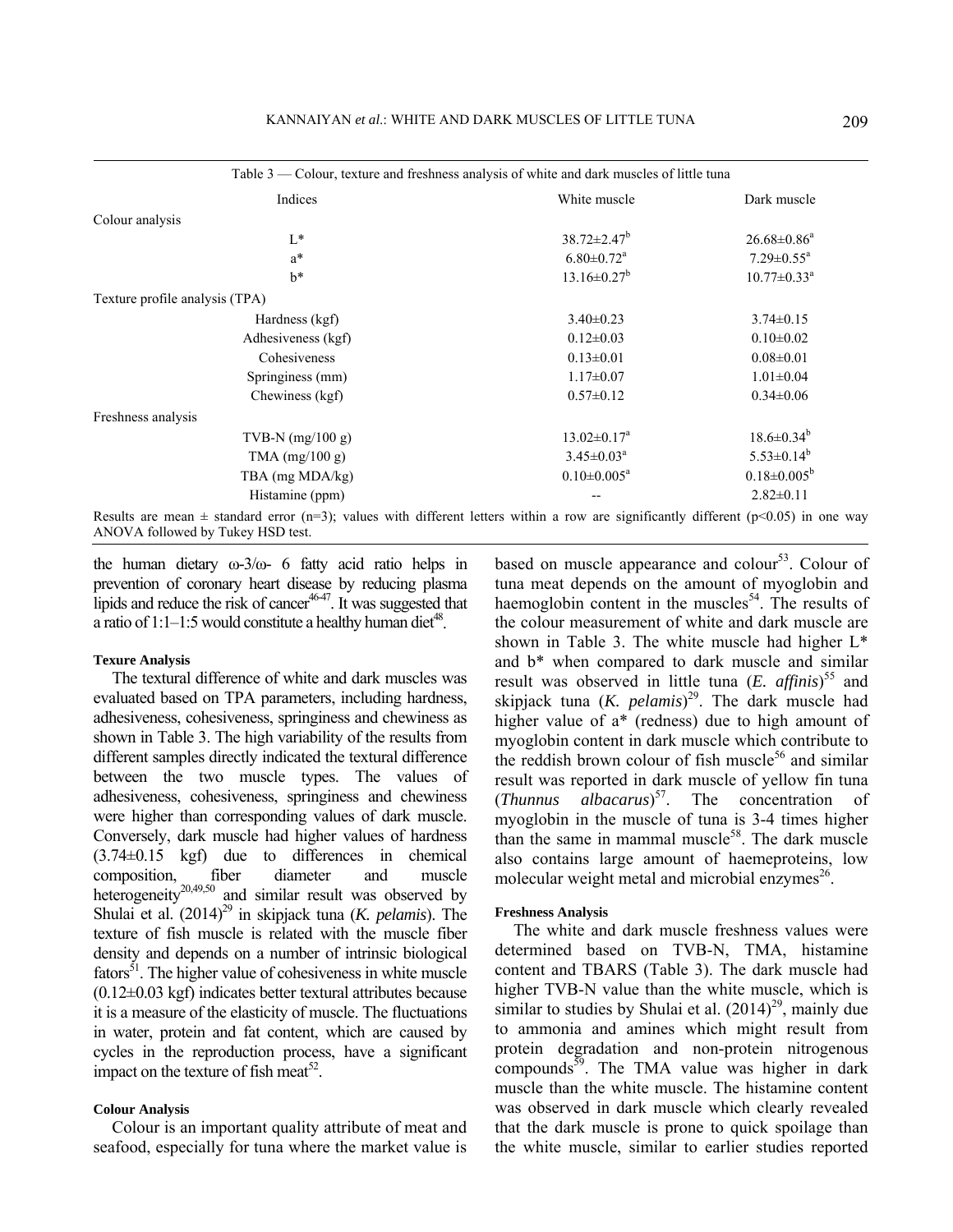for big-eye tuna. The TBARS value was higher in dark muscle which might be due to a higher lipid content in dark muscle, similar to the report in skipjack tuna (*K. pelamis*) 29.

## **Conclusion**

The study has shown that little tuna is an excellent source of nutrients and fatty acid. The data from the present study could serve as baseline data for further studies. These nutritive, textural and quality characteristics of white and dark muscles of tuna indicate that this species is very much suitable as raw material for food industry. The dark muscle has a high nutritive value with respect to its total lipid content and that it is mainly in the form of PUFA's. Little tuna is a good source of protein which is similar to the protein content of other commercially important tuna species such as skipjack, yellow fin and big eye.

# **Acknowledgement**

Authors are grateful to Dr. Baskaran Manimaran, Vice-Chancellor, Tamil Nadu Dr. J. Jayalalithaa Fisheries University, Nagapattinam and Dr. G. Sugumar, Dean, Fisheries College and Research Institute, Thoothukudi, for their valuable support in conducting this research work.

### **References**

- 1 Nordoy, A., Marchioli, R., Arnesen, H. & Videbaek, J., n-3 Polyunsaturated fatty acids and cardiovascular diseases: To whom, how much, preparations. Lipids, 36 (2001), 127-129.
- 2 Suzuki, H., Park, S.J., Tamura, M. & Ando, S., Effect of the long-term feeding of dietary lipids on the learning ability, fatty acid composition of brain stem phospholipids and synaptic membrane fluidity in adult mice: A comparison of sardine oil diet with palm oil diet, Mech. Ageing and Develop., 101 (1998) 119-128.
- 3 Chaijan, M., Benjakul, S., Visessanguan, W. & Faustman, C., Characteristics and gel properties of muscles from sardine (*Sardinella gibbosa*) and mackerel (*Rastrelliger kanagurta*) caught in Thailand, Food Res. Int*,* 37(2004) 1021-1030.
- 4 Hultin, H.O., & Kelleher, S.D, Surimi Processing from Dark Muscle Fish, in: Surimi and Surimi Seafood, edited by J. W. Park, (Marcel Dekker Inc, New York) 2000, pp. 59-77.
- 5 Love, M, The chemical biology of fishes. (Academic Press, London) 1970, pp. 395.
- 6 Tsukamoto, K., The role of the red and white muscles during swimming of yellow tail, Nippon Suisan Gakkaishi., 50 (1981) 2025-2030.
- 7 Kobayashi, A., Tanaka, H., Hamada, Y., Ishizaki, S., Nagashima, Y. & Shiomi, K., Comparison of allergenicity and allergens between fish white and dark muscles, Allergy, 61 (2006) 357-363.
- 8 Hiratsuka, S., Aoshima, S., Koizumi, K. & Kato, N., Changes of the volatile flavor compounds in dark muscle of skipjack tuna during storage. Nippon Suisan Gakkaishi., 77 (2011) 1089-1094.
- 9 Herpandi, N. H., Rosma, A. & Nadiah, W.A.W., The tuna fishing industry: A new outlook on fish protein hydrolysates, Comp. Rev. Food Sci. Food Safety, 10 (2011) 195-207.
- 10 Suzuki, T., Fish and Krill Protein Processing Technology., (Applied Science Publishers Ltd, London) 1981.
- 11 Shahidi, F. & Spurvy, S.A., Oxidative stability of fresh and heat-processed dark and light muscles of mackerel (*Scomber scombrus*), J. Food Lipids., 3 (1996) 13-25.
- 12 Poisson, F., Compilation of information on neritic tuna species in the Indian Ocean, IOTC, SC-INF11, 2006.
- 13 Fisheries Foreign Affairs Division, Statistics on Fishery Production, 2007.
- 14 Food and Agriculture Organization (FAO), Fisheries and aquaculture department, Rome. 2010. http://www.fao.org/fishery/species/3277/en.
- 15 Silas, E.G. & Pillai, P. P., Taxonomy and distribution of tunas, tuna like fishes and billfishes in the Indian Ocean, CMFRI Bulletin., 32 (1982) 3-23.
- 16 Khan, M. & Zaffar., Age and growth, mortality and stock assessment of *Euthynnus affinis* (Cantor) from Maharashtra waters. Indian J. Fish., 51 (2) (2004) 209-213.
- 17 AOAC, Official methods of analysis. (Washington DC: Association of Official Analytical Scientists) 1995.
- 18 Folch, J., Lees, M. & Sloane Stanley, G.H., A simple method for the isolation and purification of total lipids from animal tissues. J. Biol. Chem., 226 (1957) 497-509.
- 19 Stephen, N.M., Shakila, R.J., Jeyasekaran, G. & Sukumar, D., Effect of different types of heat processing on chemical changes in tuna, J. Food Sci. Tech., 47 (2) (2010) 174-181.
- 20 Sigurgisladottir, S., Hafsteinsson, H., Jonsson, A., Lie, O., Nortvedt, R., Thomassen, M. & Torrissen, O., Textural properties of raw salmon fillets as related to sampling method, J. Food Sci., 64 (1) (1999) 99-104.
- 21 Shah, A.J., Extrusion cooking of corn girts. Ph.D Thesis, School of food and fisheries studies, Humberside Polytechnic, U.K. 1991.
- 22 Cinquina, A.L., Longo, F., Calì, A., De Santis, L., Baccelliere, R. & Cozzani R., Validation and comparison of analytical methods for the determination of histamine in tuna fish samples. J. Chromatography A., 1032 (1-2) (2004) 79-85.
- 23 Tarladgis, G.B., Watts, M.B. & Younathan, T.M., A distillation method for the quantitative determination of malonaldehyde in rancid foods, J. Amer. Oil Chemist Soc., 37(1960) 44-50.
- 24 Conway., E. J, Micro Diffusion Analysis and Volumetric Error, (Parch Crosbey, London) 1962, 5, pp. 467.
- 25 SPSS, Computer program, MS for windows, Version 16, USA.
- 26 Undeland, I., Ekstrand, B. & Linggnert, H., Lipid oxidation in herring (Clupea harengus) light muscle, dark muscle and skin, stored separately or as intact fillets, J. Americal Oil Chem. Soc., 75 (1998) 581-590.
- 27 Bae, J.H., Yoon, S.H. & Lim, S.Y., A comparison of the biochemical characteristics of different anatomical regions of chub (*Scomber japonicas*) and blue mackerel (*Scomber australasicus*) muscles, Korean J. Fish. Aquatic Sci., 43 (2010) 6-11.
- 28 Bae, J.H., Hwang, S.Y., Yoon, S.H., Noh, I. &Lim, S.Y., Comparison between Ordinary and Dark Muscle Extracts of Yellowtail (*Serila quinqueradiata*) on Chemical Characteristics, Antiproliferative and Antioxidant Properties, J. Food Tech., 9 (3) (2011) 99-105.
- 29 Liu, S., Li, X., Zhou, X., Zhang, X. & Ding, Y., Comparative Study of Basic Characteristics of Ordinary and Dark Muscle in